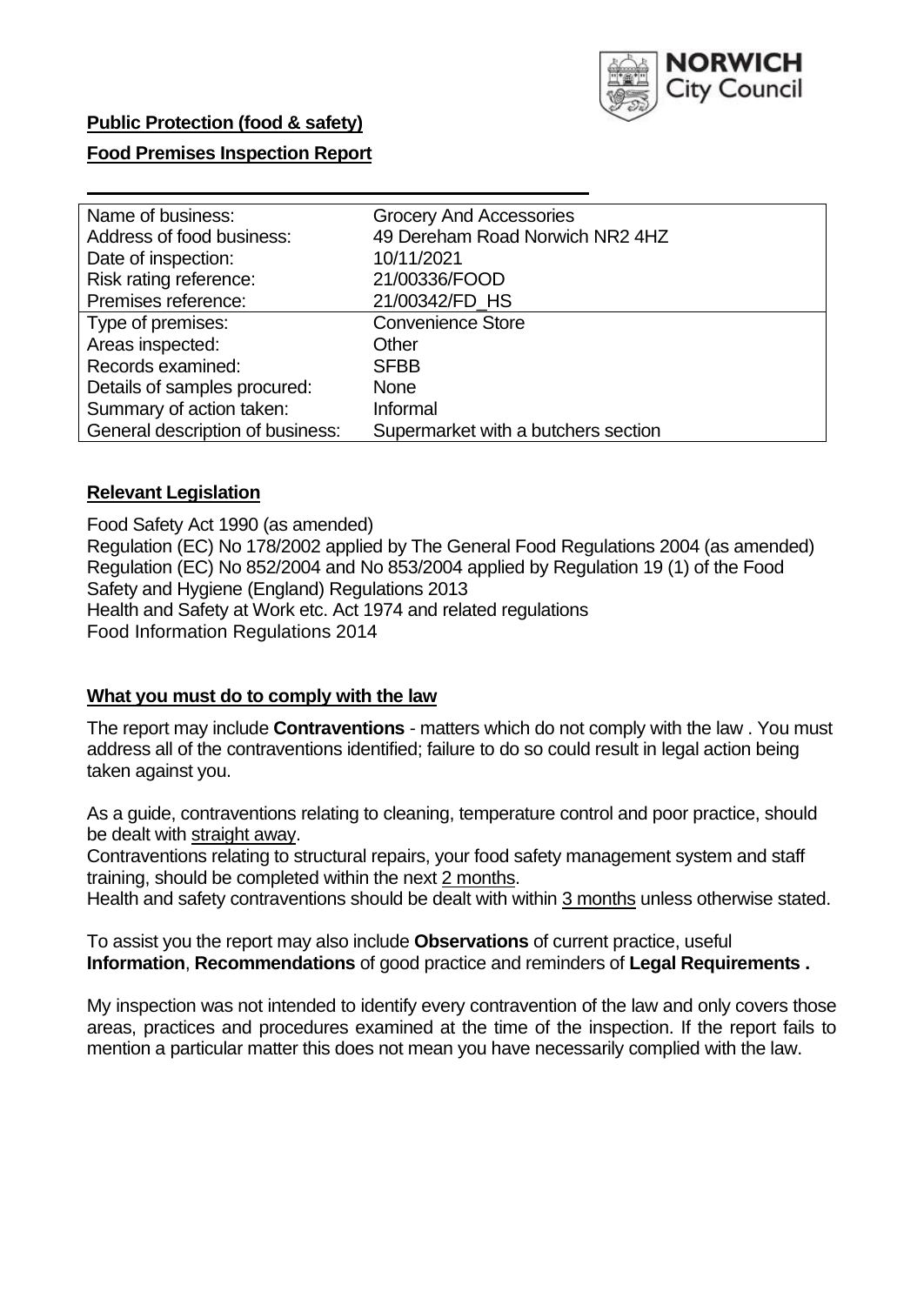# **FOOD SAFETY**

### **How we calculate your Food Hygiene Rating:**

 The food safety section has been divided into the three areas which you are scored against for the hygiene rating: 1. food hygiene and safety procedures, 2. structural requirements and 3. confidence in management/control procedures. Each section begins with a summary of what was observed and the score you have been given. Details of how these scores combine to produce your overall food hygiene rating are shown in the table.

| <b>Compliance Area</b>                     |          |    |                | <b>You Score</b> |                |    |           |    |                |  |  |
|--------------------------------------------|----------|----|----------------|------------------|----------------|----|-----------|----|----------------|--|--|
| Food Hygiene and Safety                    |          |    |                | $\Omega$         | 5              | 10 | 15        | 20 | 25             |  |  |
| <b>Structure and Cleaning</b>              |          |    | $\Omega$       | 5                | 10             | 15 | 20        | 25 |                |  |  |
| Confidence in management & control systems |          |    | $\overline{0}$ | 5                | 10             | 15 | 20        | 30 |                |  |  |
|                                            |          |    |                |                  |                |    |           |    |                |  |  |
| <b>Your Total score</b>                    | $0 - 15$ | 20 | $25 - 30$      |                  | $35 - 40$      |    | $45 - 50$ |    | > 50           |  |  |
| <b>Your Worst score</b>                    | 5        | 10 | 10             |                  | 15             |    | 20        |    | $\blacksquare$ |  |  |
|                                            |          |    |                |                  |                |    |           |    |                |  |  |
| <b>Your Rating is</b>                      | 5        |    |                | 3                | $\overline{2}$ |    |           |    | $\Omega$       |  |  |

Your Food Hygiene Rating is 4 - a good standard



## **1. Food Hygiene and Safety**

 with legal requirements. You have safe food handling practices and procedures and all the Food hygiene standards are high. You demonstrated a very good standard of compliance necessary control measures to prevent cross-contamination are in place. Some minor contraventions require your attention. **(Score 5)** 

### Hand-washing

**Contravention** The following indicated that hand-washing was not suitably managed:

• there was no hot water to the wash hand basin in the WC

 water and suitable drainage; soap and a hygenic way to dry hands. **Legal Requirement** Wash hand basins must be provided with hot and cold running

 **Observation** You had purchased an electric water heater for the wash hand basin in the wc and were waiting for it to be plumbed in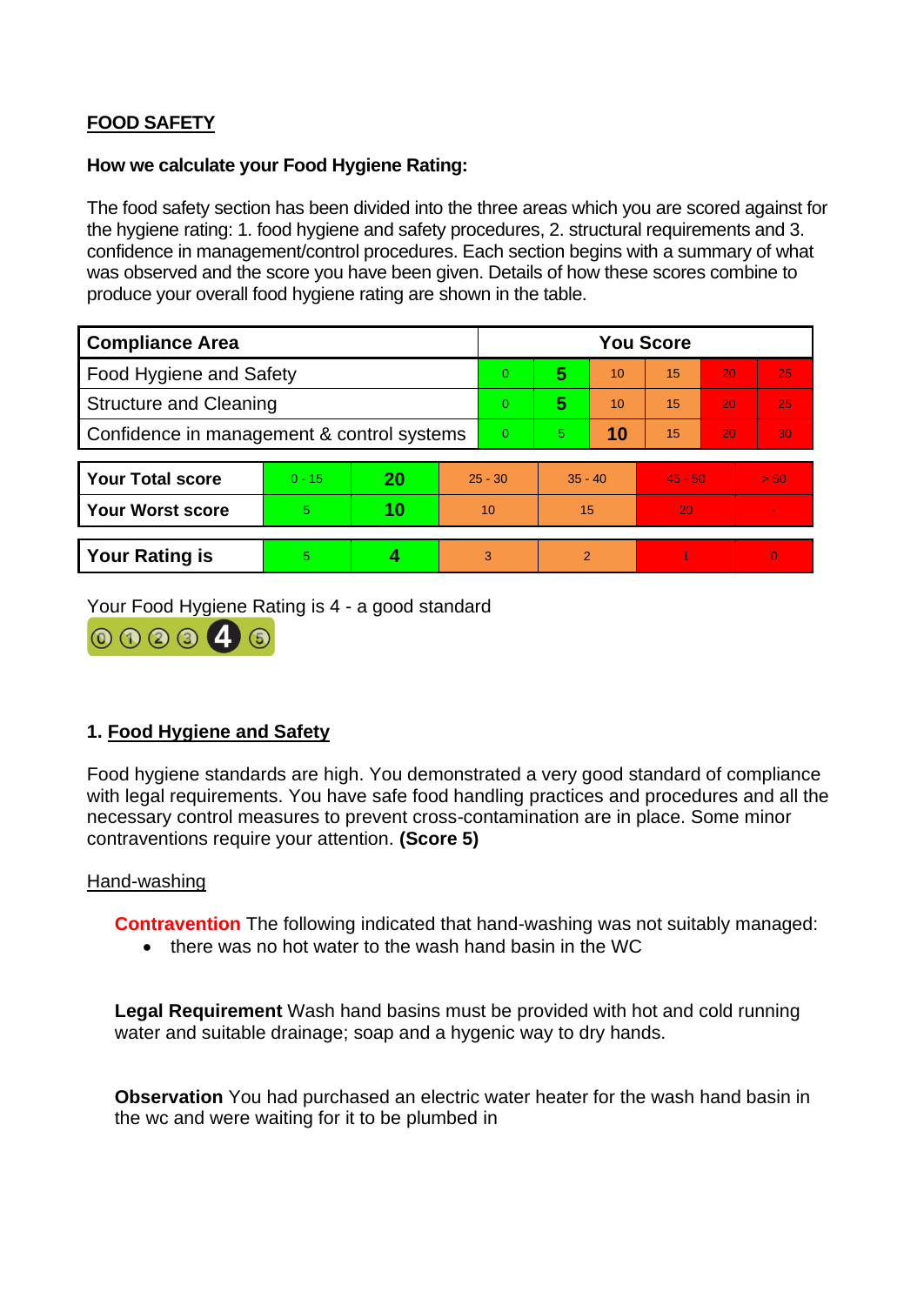### Temperature Control

**Observation** I was pleased to see you were able to limit bacterial growth and/or survival by applying appropriate temperature controls at points critical to food safety and that you were monitoring temperatures.

## **2. Structure and Cleaning**

 The structure facilities and standard of cleaning and maintenance are all of a good standard and only minor repairs and/or improvements are required. Pest control and waste disposal provisions are adequate. The minor contraventions require your attention. **(Score 5)** 

## Cleaning of Equipment and Food Contact Surfaces

**Contravention** The following items are dirty and must be cleaned:

- shelving
- interior top rim to chest freezer
- rim to the edges of shelving

**Contravention** The following structural items could not be effectively cleaned and must be covered or made non-absorbent:

- bare brick walls
- flooring
- exposed plaster to wall above whiterock wall cladding
- unsealed wooden structures

**Recommendation** Housekeeping could be greatly improved. Remove redundant items and equipment from food rooms, tidy away miscellaneous objects into drawers and boxes and keep work surfaces and the floor clear for ease of cleaning and disinfection.

## Cleaning Chemicals / Materials / Equipment and Methods

**Observation** I was pleased to see that the premises was kept clean and that your cleaning materials, methods and equipment were able to minimise the spread of harmful bacteria between surfaces.

### **Maintenance**

**Contravention** The following had not been suitably maintained and must be repaired or replaced:

- wall surfaces
- handle to ice cream freezer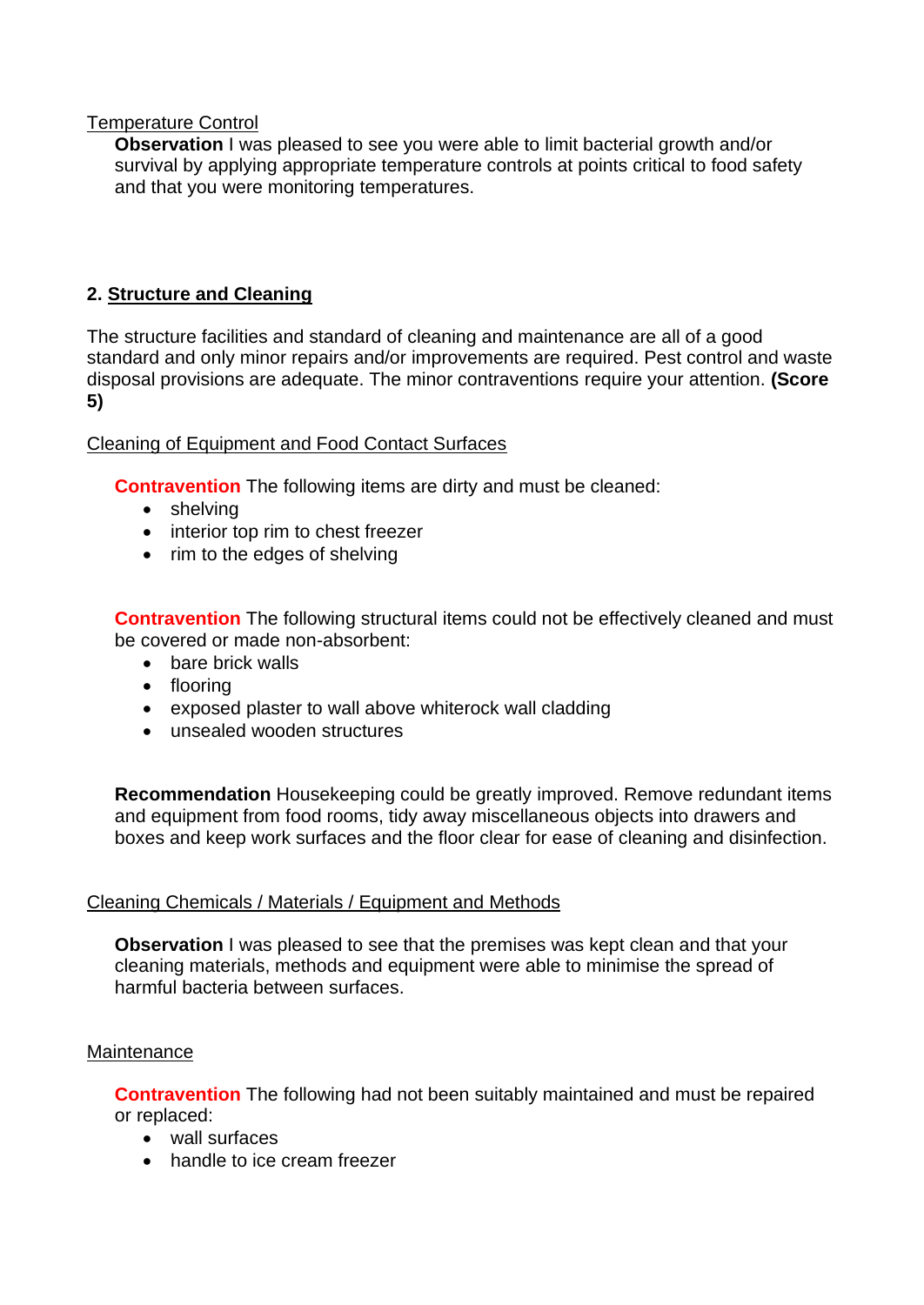### Facilities and Structural provision

**Contravention** The following facilities were inadequate or absent and must be provided or improved:

• no hot water to WC

### **3. Confidence in Management**

 There are generally satisfactory food safety controls in place although there is evidence of some non-compliance with the law. The contraventions require your attention; although not critical to food safety they may become so if not addressed. **(Score 10)** 

#### Type of Food Safety Management System Required

**Contravention** You currently do not have a food safety management system or what you have in place is not suitable given the food risks associated with your business. Provide a simple documented system such as Safer Food Better Business (SFBB).

**Observation** you had a diary pack and you were carrying out opening and closing checks

 food safety management system. It is simple to implement and requires a minimum **Recommendation** Choose 'Safer Food Better Business for Retailers' (SFBB) as your amount of record keeping.

**Observation** I was pleased to see that you ordered and paid for a SFBB pack for retailers in my presence

**Recommendation** I recommend that you monitor and record temperatures of fridges and freezers

#### Food Hazard Identification and Control

**Contravention** The following SAFE METHODS are missing from your Safer Food Better Business pack:

- Cross-contamination
- Cleaning
- Chilling
- Mangement
- Staff training

**Traceability**